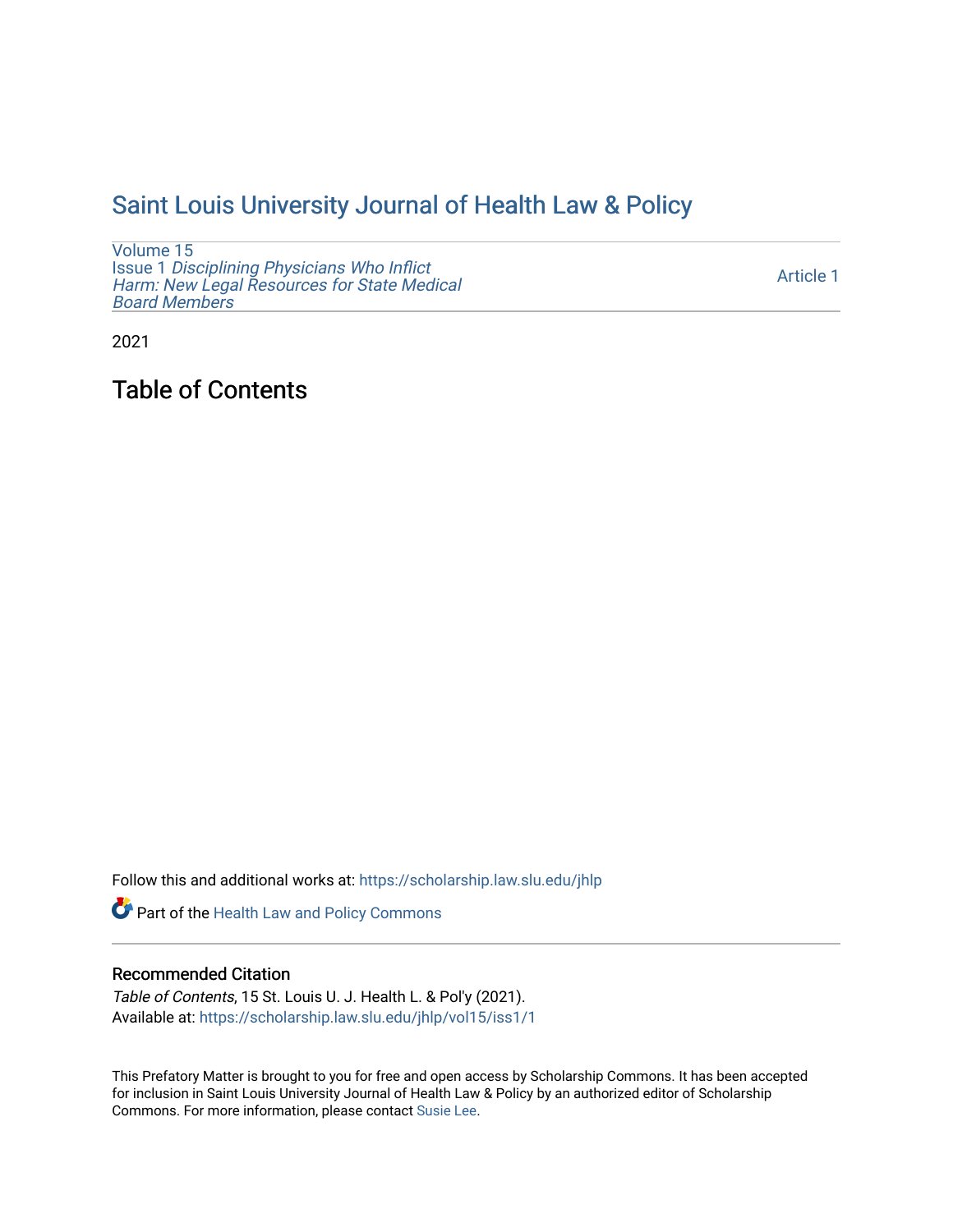# SAINT LOUIS UNIVERSITY JOURNAL OF<br>Health Law & Policy

**Vol. 15, Issue 1 2021**

#### **TABLE OF CONTENTS**

### **DISCIPLINING PHYSICIANS WHO INFLICT HARM: NEW LEGAL RESOURCES FOR STATE MEDICAL BOARD MEMBERS**

FOREWORD .................................................................. *Elizabeth Pendo* 1

#### **SYMPOSIUM ARTICLES**

| PROTECTING PATIENTS FROM                                                  |   |
|---------------------------------------------------------------------------|---|
| Physicians Who Inflict                                                    |   |
| <b>HARM: NEW LEGAL RESOURCES</b>                                          |   |
| Tristan McIntosh,<br>Heidi A. Walsh,<br>Kari Baldwin<br>& James M. DuBois | 7 |
| BARRIERS TO MEDICAL BOARD                                                 |   |
| DISCIPLINE: CULTURAL AND                                                  |   |
| ORGANIZATIONAL CONSTRAINTSElizabeth Chiarello 55                          |   |
| <b>STATE PEER REVIEW LAWS AS A</b>                                        |   |
| <b>TOOL TO INCENTIVIZE REPORTING</b>                                      |   |
|                                                                           |   |
| <b>DIVERSITY FROM THE PERSPECTIVE</b>                                     |   |
| of Corporate Boards and Lawyer                                            |   |
|                                                                           |   |
| John M. Conley 121                                                        |   |